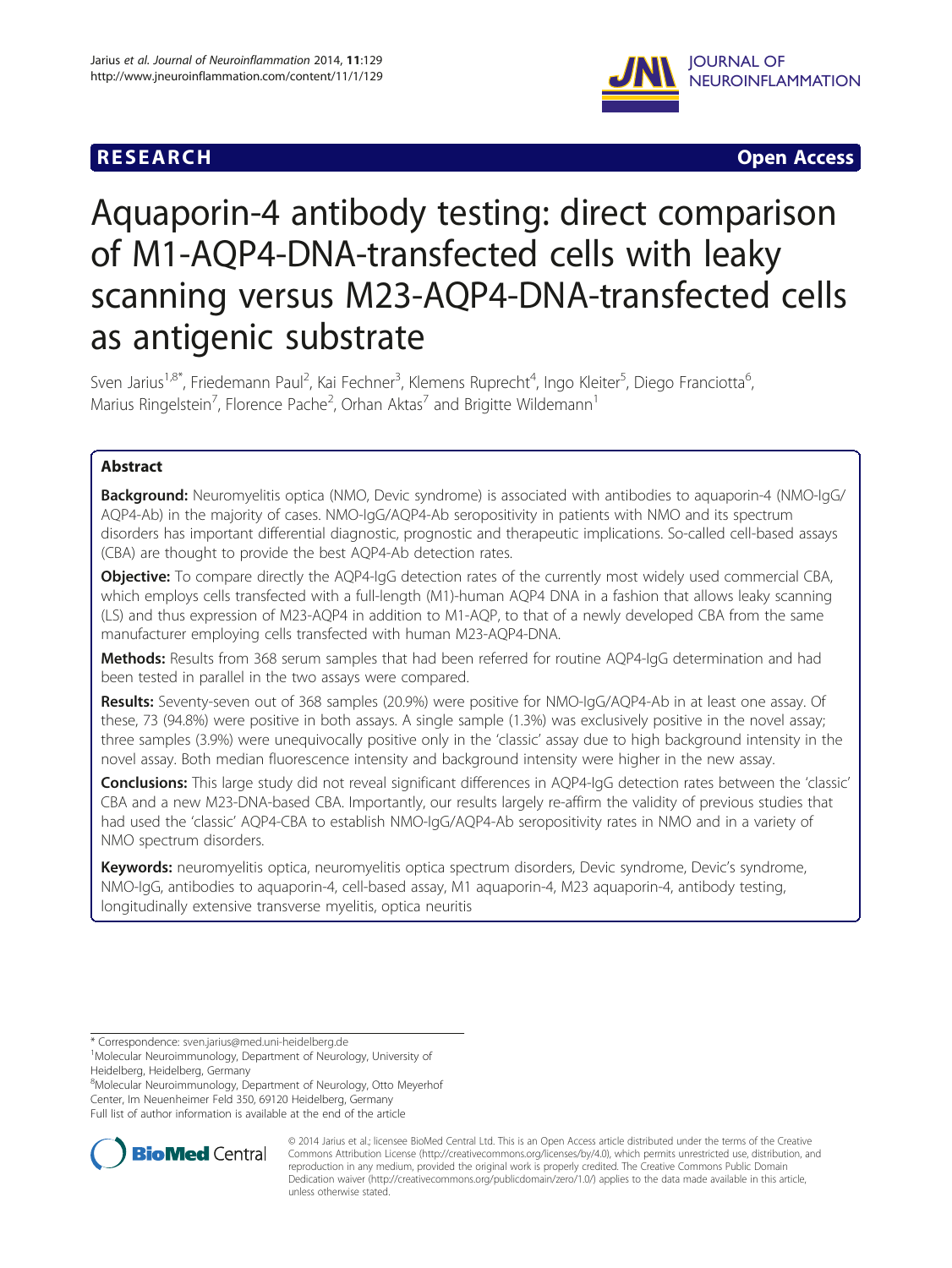# Introduction

Neuromyelitis optica (NMO) is an often severely disabling syndrome characterized by optic neuritis (ON) and myelitis [[1-4\]](#page-5-0). In 2004, Lennon and colleagues described a novel IgG serum reactivity present in around 60 to 80% of patients with NMO (termed NMO-IgG) [\[5,6\]](#page-5-0), which was subsequently shown to target aquaporin-4 (AQP4), the most abundant water channel in the central nervous system (CNS) [[7,8\]](#page-5-0). In the meantime, AQP4-IgG have been demonstrated to be directly pathogenic and of high differential diagnostic and prognostic impact [[9-13](#page-5-0)], classifying seropositive NMO as part of an expanding spectrum of humorally mediated autoimmune syndromes of the CNS [[14](#page-5-0)-[21](#page-5-0)]. AQP4-IgG were also demonstrated to confer a high risk of conversion into NMO in patients presenting with a first attack of myelitis or ON [[1](#page-5-0),[22](#page-5-0)-[24](#page-5-0)]. Moreover, some studies suggested that AQP4-IgG seropositivity might be associated with a more severe disease course in patients with NMO [[1,25](#page-5-0)]. Most importantly, however, the presence of AQP4-IgG permits differentiation between NMO and multiple sclerosis - two conditions that can be difficult to distinguish on clinical grounds and the optimum treatments of which differ - by means of a laboratory test [[26-31](#page-5-0)].

Over the past couple of years, several immunoassays for the detection of AQP4-IgG have been developed, which vary significantly with regard to sensitivity, specificity and reproducibility (see [\[28](#page-5-0)] for a comprehensive overview). Currently, so-called cell-based assays (CBAs), most of which employ HEK293 cells transfected with human AQP4, are considered to provide the best compromise between assay performance and practical feasibility. CBAs have been shown to be both more sensitive and more specific than immunohistochemistry, the previous gold standard, enzyme-linked immunosorbent assays and some immunofluorescence assays [[26-30,32,33\]](#page-5-0).

At least two isoforms of human AQP4 exist. Recently, it has been suggested that the shorter M23 isoform might be preferential with regard to assay sensitivity. It has been argued that AQP4-IgG might partly target epitopes formed upon the formation of M23-AQP4 to socalled orthogonal arrays of particles (OAPs) [[34](#page-6-0)]. In fact, a recent study has demonstrated higher AQP4-IgG binding affinity to M23-AQP4 than M1-AQP4 [\[35\]](#page-6-0).

The currently most widely used commercial CBA employs cells transfected with so-called M1-AQP4-DNA. In four previous studies on European and North American patients and control subjects by three independent groups, this assay yielded median sensitivity of  $78.6\%$  (N = 103) and specificity of  $100\%$  (N = 322), corresponding to a positive likelihood ratio of  $\infty$  and a negative likelihood ratio of 0.21 (CI 95% 0.14 to 0.3) [\[26](#page-5-0),[32,](#page-5-0)[36,37](#page-6-0)]. From both a clinical and a scientific point of view, it would be important to know whether the data on AQP4-IgG frequencies obtained using that assay in the past are valid or if they represent an underestimate caused by the use of M1- instead of M23-AQP4-DNA. Of note, however, the sequence of the construct used by the manufacturer in that 'classic' assay contains a C at position -3, which has recently been shown by Pisani et al. to result in strong co-expression of M23 due to leaky scanning (LS); this might well compensate for the use of M1 DNA [\[38,39](#page-6-0)]. In the present study we directly compared the detection rates of the 'classic' M1-DNA-based CBA with LS and of an M23-DNA-based CBA newly developed by the same manufacturer. To this end, we evaluated results from 368 sera tested in parallel in the two CBAs.

## Patients and methods

Slides with five wells each containing biochips coated with formalin-fixed M1-AQP4-transfected HEK293 cells (sense primer ATACGTCTCAAGCTTATGAGTGACA GACCCACAGCAAGGCGGTG and reverse primer AT ACGTCTCCTCGAGTCATACTGAAGACAATACCTC TCCAGATTGGTC; [\[26](#page-5-0)]), M23-AQP4-transfected HEK293 cells (sense primer ATAAGGTCTCCCATGGTGGCTTT CAAAGGGGTCTGGAC and reverse primer ATACGTC TCCTCGAGTCATACTGAAGACAATACCTCTCCAGA TTGGTC) and mock-transfected HEK293 cells were obtained from Euroimmun (Luebeck, Germany). Correctness of the AQP4-encoding DNA was verified by sequencing by the manufacturer. For standardization of the immunological analyses, the TITERPLANE™ technique was used according to the manufacturer's instructions as described [[26](#page-5-0)]. In short, samples (at standard 1:10 dilution in 1% BSA in PBS) or labeled antibodies were applied to the reaction fields of a reagent tray. The biochip slides were then placed into the recesses of the reagent tray, where all biochips of each slide came into contact with the fluids, and the individual reactions commenced simultaneously. After incubation for 60 min at room temperature, the slides were rinsed with a flush of PBS-Tween and incubated in PBS-Tween for at least 5 min. Bound IgG were labeled using fluorescein-conjugated goat anti-human IgG antibody for 60 min and washed as described before. All sera were analyzed by the same assessor (10 years' experience in indirect immunofluorescence assaying and 5 years' experience with the M1-AQP4 CBA used here), who was unaware of patients' diagnoses. Typical findings are shown in the Figure [1.](#page-2-0) Sera were classified as positive in assay A (M1-DNA-based CBA with LS), positive in assay B (M23- DNA-based CBA), or positive in both assays as previously described [\[26](#page-5-0)]. In addition, all positive samples were semiquantitatively scored based on the intensity of the surface staining using a five-point scale (1: very weak staining, may require 20x magnification for affirmation; 2: weak; 3: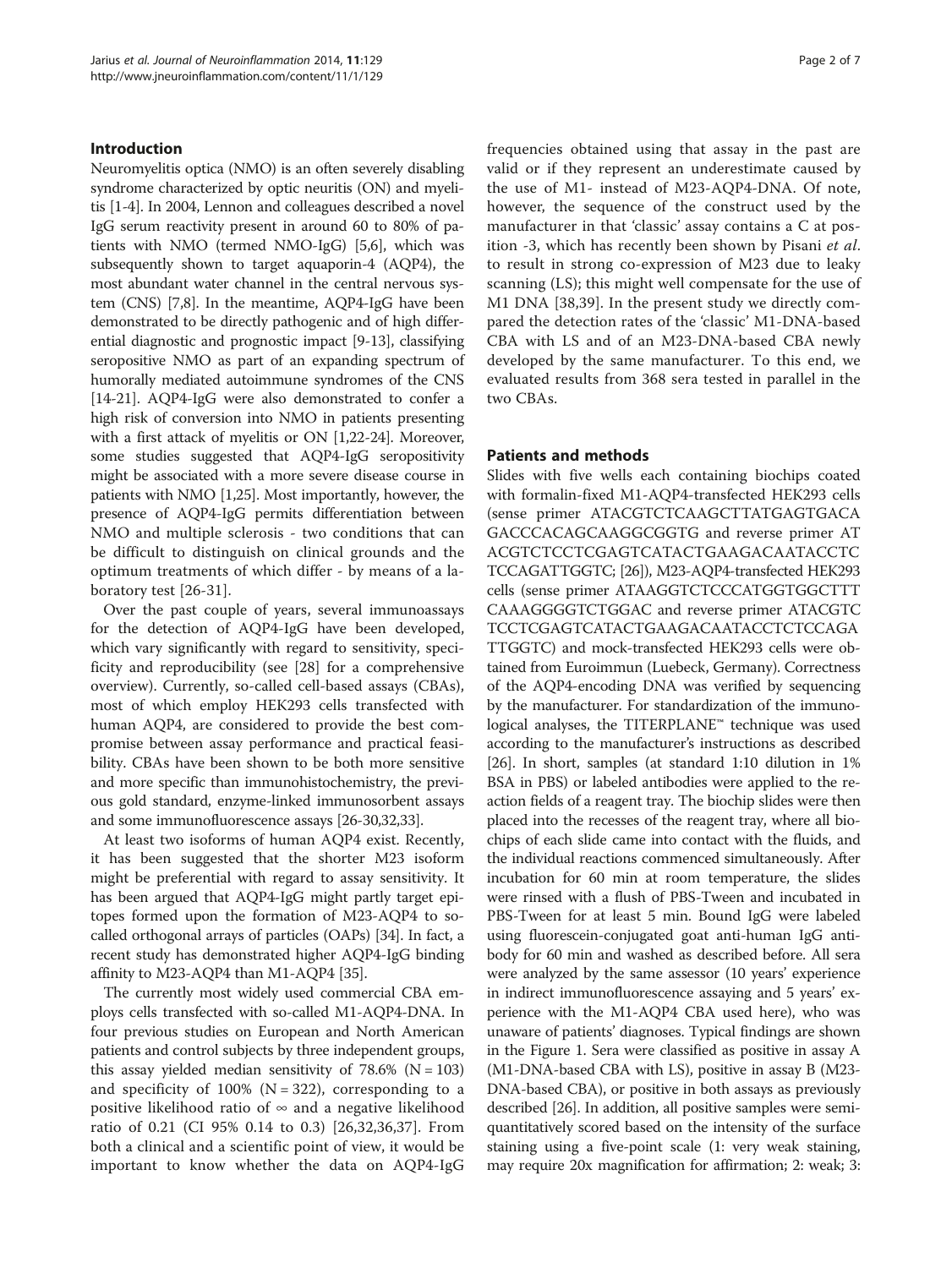<span id="page-2-0"></span>

moderate; 4: strong; and 5: extraordinarily bright staining, fluorescence may overshine parts of the cytoplasm).

AQP4-IgG test results in 368 unselected serum samples from 341 subjects (median age 44 years, range 1 to 92) that had previously been referred and tested in parallel in the two assays for clinical routine purposes were retrospectively analyzed in a strictly anonymized fashion as part of an internal quality audit, i.e. without access to patient names or other identifiers. No samples were taken for the purpose of this study. Statistical analysis was performed using Microsoft Excel and GraphPad Prism. In addition, two samples that had previously yielded a negative result in another, independent C<sup>-3</sup>-M1-AQP4-DNA-based assay [\[40](#page-6-0)] but a positive result in its M23- DNA-based counterpart were retrospectively tested in the two assays; testing was approved by the institutional review board of the University of Heidelberg and patients gave informed written consent.

# Results

Seventy-seven out of 368 samples (20.9%) were positive for AQP4-IgG in one of the two assays. Testing in assay B resulted in stronger surface immunofluorescence intensity scores than in assay A in a direct comparison of biochips within the same well in the majority of cases (see the Figure 1 for an example). Seventy-three out of 77 samples (94.8%) were positive in both assays; only one sample (1.3%) was positive exclusively in assay B (fluorescence intensity score 1; diagnosis indicated by the referring center: 'NMO according to Wingerchuk's 2006 criteria'); three samples (3.9%) were exclusively positive in assay A (fluorescence intensity scores: one in two cases, two in one case; 1 × 'NMO according to Wingerchuk's 2006 criteria', one × 'myelitis and ON', but no clinical information provided by the referring center on whether Wingerchuk's 2006 criteria were met, and one  $\times$  'myelitis') due to higher background fluorescence observed in the M23-DNA-based cells, which prevented unequivocal distinction between AQP4-specific and non-specific fluorescence in these particular cases; 291 samples were negative both in assay A and in assay B (Table [1](#page-3-0)). Seropositivity rates did not differ significantly between assay A (20.7%) and assay B (20.1%)  $(P = n.s.,$  Fisher exact test). Cohen kappa, as a measure of interassay reliability, was 0.967 (CI 95% 0.934 to 0.999). Thirty-eight samples yielded higher signal intensity scores in assay B; no significant difference in signal intensity was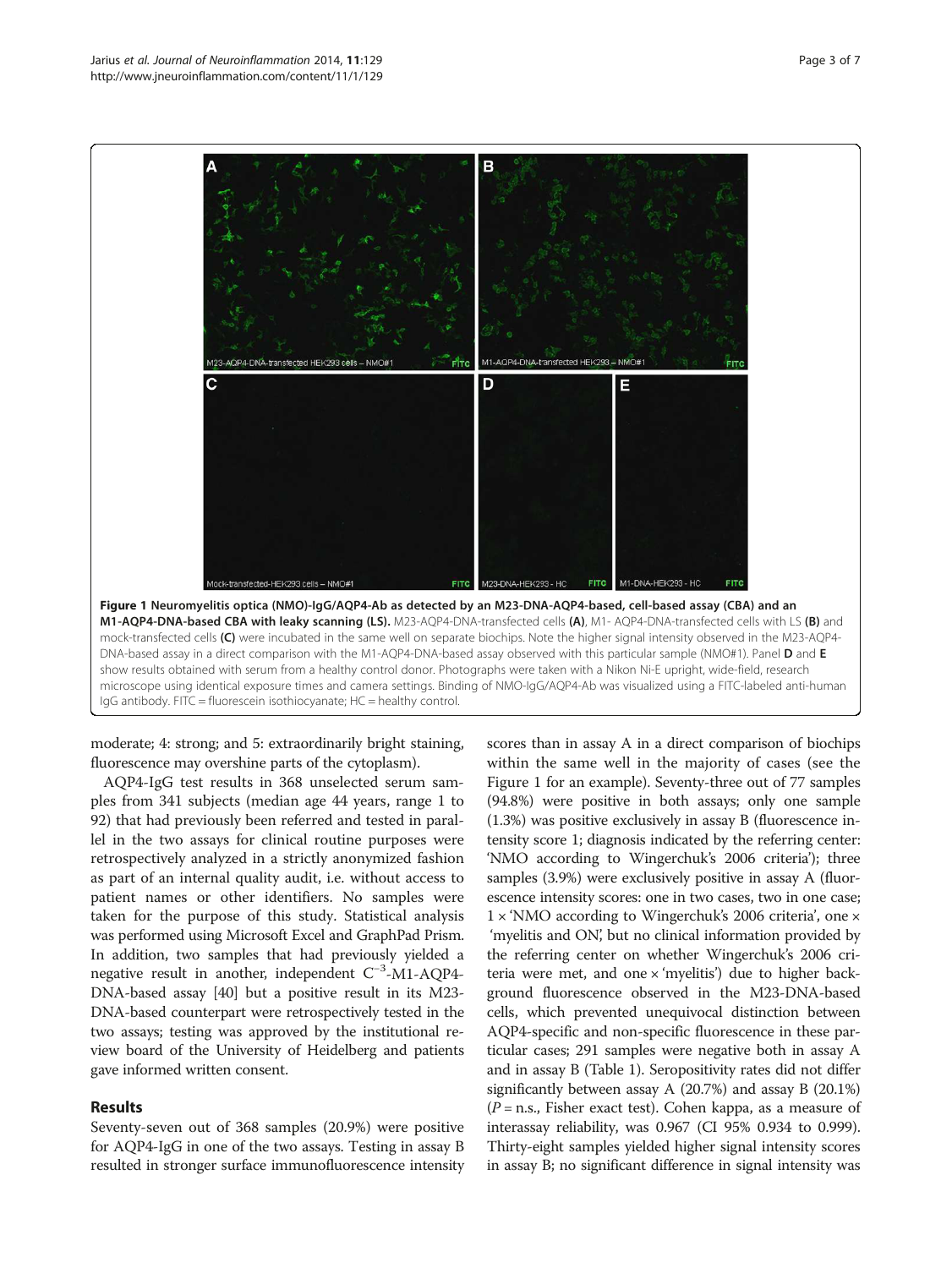<span id="page-3-0"></span>Table 1 Neuromyelitis optica (NMO)-IgG/AQP4-Ab seropositivity rates as found in an M1-AQP4-DNA-based cell-based assay with leaky scanning (LS, 'assay A') and in an M23-AQP4-DNA-based cell-based assay ('assay B')

| NMO-IgG/AQP4-Ab <sup>a</sup> |                 |
|------------------------------|-----------------|
| Positive                     |                 |
| Either assay A or B          | 77/368 (20.9%)  |
| Assay A                      | 76/368 (20.7%)  |
| Assay B                      | 74/368 (20.1%)  |
| Both assay A and B           | 73/77 (94.8%)   |
| Assay A only                 | 3/77 (3.9%)     |
| Assay B only                 | 1/77(1.3%)      |
| Negative                     |                 |
| Neither assay A nor B        | 291/368 (79.1%) |

<sup>a</sup>M1-DNA- and M23-DNA-transfected cells were tested simultaneously on separate biochips within the same well to ensure identical incubation conditions.

found in 27 cases; and 12 samples yielded higher scores in assay A. Median signal intensity among AQP4-IgGpositive samples was 4 (range, 1 to 5) in assay B compared to 3.5 (range 1 to 5) in the assay A at a 1:10 dilution  $(P<0.002;$  Mann-Whitney U test). The median difference in signal intensity score was 1 (range 1 to 3); with a difference of 1 in 40 cases, of 2 in 9 cases, and of 3 in 1 case. Very weak or weak staining (fluorescence intensity (FI) scores 1 or 2) was observed with 14 AQP4-IgGpositive samples using assay A but with only 7 using assay B; in contrast, maximum signal intensity (FI score 5) was noted with 20 AQP4-IgG-positive samples using assay, B but only with 6 AQP4-IgG-positive samples using the assay A ( $P$  <0.005; Chi square test; n = 77). The two samples that had previously yielded a positive result in an independent M23-DNA-based CBA but a negative result in its C−<sup>3</sup> -M1-DNA-based counterpart [\[40](#page-6-0)] and were tested in addition yielded a positive result in both assays (sample 1: FI score 3 in assay A, FI score 4 in assay B; sample 2: FI score 4 in assay A, FI score 5 in assay B).

# **Discussion**

In the present study, one of the largest on NMO-IgG/ AQP4-IgG testing so far ( $n = 368$ ), we found no significant difference in positivity rates between the currently most widely used commercial CBA, which employs HEK293 cells transfected with a construct based on C−<sup>3</sup> -M1- AQP4-DNA allowing for LS, and a newly developed M23-DNA-based CBA from the same manufacturer, despite higher median signal intensity in the new assay. Importantly, M1- and M23-AQP4-transfected cells were incubated in the same well and thus analyzed simultaneously under identical conditions. Most notably, only a single sample was positive exclusively in the novel M23- AQP4-DNA-based assay.

This is clinically important given that (a) the M1- DNA-based ('classic') assay evaluated here has been used by many laboratories over the past couple of years and employed in many scientific studies on NMO and its spectrum disorders, and (b) some recent studies have suggested that transfection with the shorter, so-called M23 isoform of AQP4 might improve assay sensitivity. That latter assumption is corroborated by preliminary evidence suggesting that AQP4-Ab may partly bind to conformational epitopes linked to OAP formation or that larger OAPs could enhance NMO-IgG/AQP4-Ab binding [[34,35,40,41\]](#page-6-0).

There are at least two possible explanations between the hypothesis that transfection with M23-AQP4 is preferential in terms of sensitivity [[34\]](#page-6-0) and the finding of almost equal sensitivity in practice as observed in the present and in previous studies. First, NMO patients may simply harbor not only M23-specific AQP4-IgG in their serum but generally also an amount of AQP4-IgG binding to M1-AQP4, or both M1-AQP4 and M23-AQP4, sufficient to yield positive test results also in M1-based assays. In fact, recent affinity studies using AQP4 transfected human astrocyte-derived U87MG cells found binding to both isoforms, though consistently stronger binding to M23 with wide variations in NMO-IgG/ AQP4-Ab binding intensity to M1- versus M23-AQP4 among patients and even among recombinant monoclonal AQP4-Abs generated from different plasma cell clones of a single patient [[35](#page-6-0)]. Second, and importantly, Pisani et al. recently demonstrated that LS-induced by a C or T in position  $N^{-3}$  may result in substantial expression of M23-AQP4 in HEK293 cells even if M1-AQP4- DNA is employed [[38,39\]](#page-6-0). Given that the sequence employed in the M1-AQP4-DNA-based CBA used in our study in fact contains a C at position N<sup>-3</sup>, expression of M23 due to LS is indeed a likely explanation for our finding of equal AQP4-IgG detection rates of the two assays. Future studies employing full-length AQP4- DNA should pay special attention to vector preparation and possible LS.

However, other factors may also play a role, as indicated by the fact that samples from our laboratory that had been found negative in another C<sup>-3</sup>-M1-AQP4-DNA-based CBA, but positive in its M23-DNA-based counterpart [[40](#page-6-0)], were unequivocally positive in both of the two assays evaluated in the present study. Such factors may include differences in secondary antibodies, preanalytical sample treatment (pre-adsorption with rabbit liver powder as used in reference [\[40\]](#page-6-0) versus no preadsorption in the present study), starting dilutions, use of tagged versus untagged AQP4, differences in expression levels etc.

In line with our findings, many assays employing M1- AQP4-DNA in the past have yielded high sensitivity rates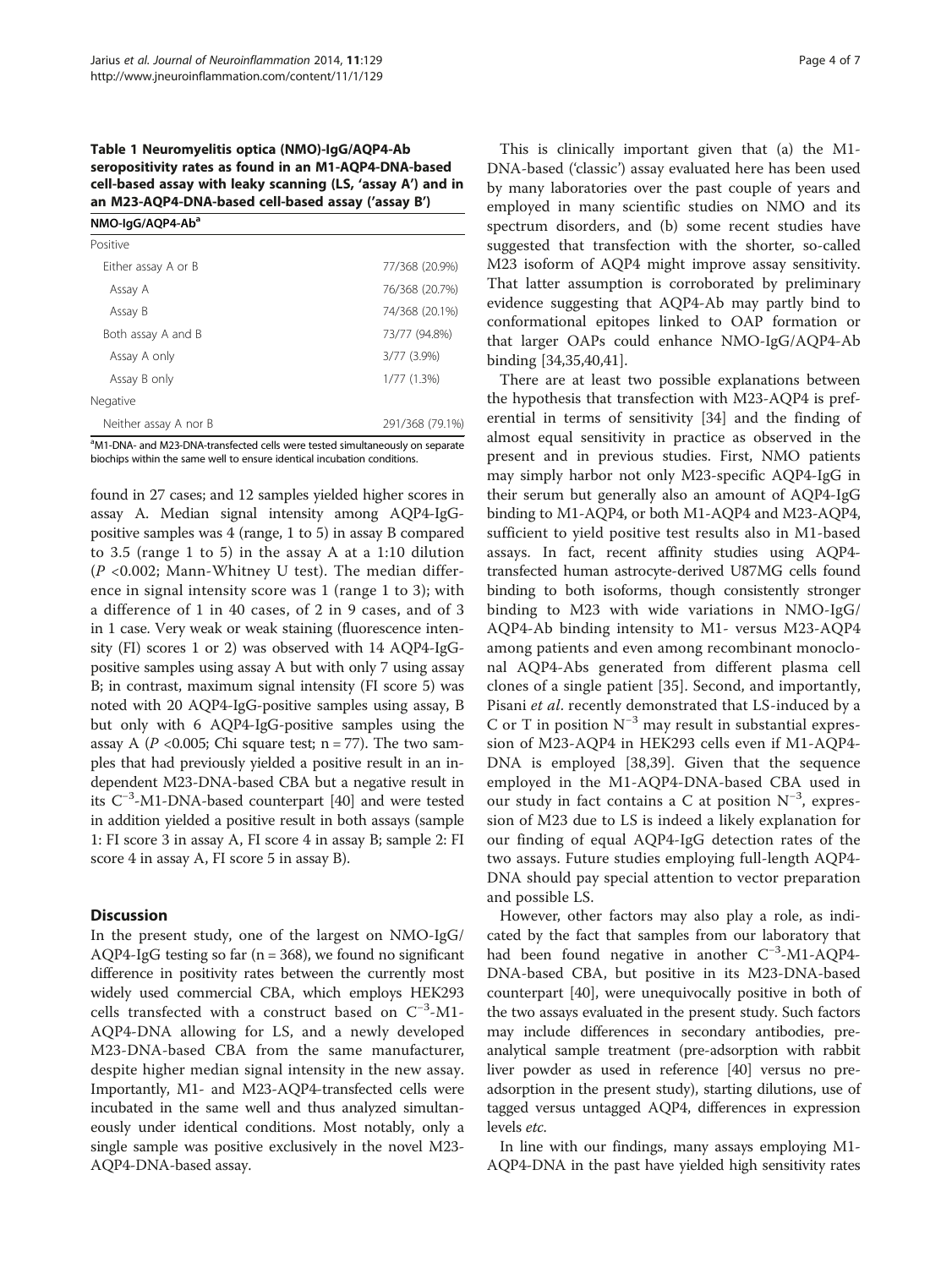and previous, smaller studies have reported equivalence or no difference between M1 and M23 assays [\[28\]](#page-5-0). A recent ELISA study reported similar positivity rates between denatured M23-AQP4 and denatured M1-AQP4 though the average OD value was approximately 20% higher with AQP4-M23 [[31\]](#page-5-0). Similarly, no increase in sensitivity rates was found on direct comparison between an M1-AQP4 based and an M1 + M23-AQP4-based fluorescence-based immunoprecipitation assay [\[32](#page-5-0)] as well as in a FACS study [[42](#page-6-0)]. Finally, a recent study found no substantial M23 expression in M1-transfected HEK293 cells [\[43\]](#page-6-0) and two studies suggested binding of AQP4-IgG-positive samples to both M1 and M23 tetramers, as well as to M1, in the absence of high-order arrays [\[43,44](#page-6-0)]. Unfortunately, the exact vector sequences used in some of those studies were not reported, which makes it impossible to decide whether LS played a role or not.

However, investigations of the molecular mechanisms underlying the differential performance of the various assays available were not the objective of the present study, which focuses on the practical, that is, clinical, value of the two assays evaluated here.

Although we found only a single sample in the present cohort that was positive for AQP4-Ab only in the M23- DNA-based assay, the generally higher signal intensity observed with that substrate resulted in a lower number of samples classified as very weakly positive. Such samples can well pose a challenge to less specialized assessors in routine laboratories, and higher signal intensity would facilitate diagnosis in those cases. If it would be possible to improve the signal-to-noise ratio of the M23 based assay evaluated here without reducing sensitivity, that assay could be an important step forward.

In the present study, formalin-fixed cells were used. A previous study suggested that use of live cells might further improve AQP4-IgG detection rates [[32\]](#page-5-0). However, the lack of a sufficiently large control cohort in that study makes it difficult to appreciate fully the specificity of the respective live-cell assay and, thus, to decide whether all of the reported additional positives were true positives. Of note, the previous C<sup>-3</sup>-M1-AQP4-DNAbased CBA [[40](#page-6-0)] that had yielded a negative result in two samples clearly positive in the present fixed-cell C<sup>-3</sup>-M1-AQP4-DNA-based CBA (and in two independent M23-DNA-based assays) had been a live-cell assay, indicating that other factors may compensate for the use of fixed cells. Moreover, live-cell assays have a number of potential disadvantages: First, live-cell assays are not exactly standardizable because cells have to be newly transfected before each run and transfection rates may thus vary over time; this potentially prevents their usability for long-term monitoring. Stably transfected cells might be advantageous in this regard; however, expression rates may still drop to some extent and thus need to be

monitored over time. Second, live-cell assays require cell culture facilities and highly specialized personal and are thus available only at very few specialized laboratories worldwide. Third, compared to commercially available, ready-to-use fixed cell assays, live-cell assays are usually more time- and labor-consuming and thus less suitable for routine laboratories not focusing on AQP4-IgG testing. While live-cell assays may prove useful in the context of scientific studies, standardized assays that can be made readily available to all laboratories providing routine testing for autoantibodies are important for everyday clinical practice.

In summary, the present study argues against an urgent need to substitute the currently widely used C−<sup>3</sup> -M1- AQP4-DNA-based CBA with LS first described by us in 2010 with an M23-AQP4-DNA-based CBA and, importantly, largely affirms the validity of the numerous studies that used that assay for assessing the frequency of NMO-IgG/AQP4-IgG seropositivity in NMO spectrum disorders (for example, [\[12,22,26,27,](#page-5-0)[45](#page-6-0)-[50](#page-6-0)]). While this particular M1-DNA-based assay showed similar positivity rates to an M23-DNA-based assay, it should be underlined that this does not imply general equivalence between M1- and M23-DNA-based assays. LS and other factors specific to this particular assay may have played an important role. This should be considered when it comes to developing future assays for detecting AQP4-IgG based on full-length AQP4-DNA. The higher signal intensity observed in the M23 cells could be especially advantageous when it comes to detecting low AQP4-IgG titers in patients under immunosuppressive treatment and might thus facilitate long-term monitoring of AQP4-IgG titers in such patients. Finally, the worse signal-to-noise ratio observed with some samples in the M23 assay, the cause of which is unknown, might limit the diagnostic value of the M23-based CBA evaluated here and warrants further endeavors to optimize that assay.

#### Abbreviations

CBA: cell-based assay; CNS: central nervous system; FI: fluorescence intensity; LS: leaky scanning; NMO: neuromyelitis optica; OAPs: orthogonal arrays of particles; ON: optic neuritis.

#### Competing interests

K.F. is an employee of Euroimmun, Luebeck, Germany. The work of S.J. was supported by research grants from the European Committee for Treatment and Research in Multiple Sclerosis (ECTRIMS). Fr.P. and Fl.P. are supported by the German Research Foundation (DFG Exc 257) and the German Ministry of Education and Research (Competence Network Multiple Sclerosis). O.A. is supported by the German Research Foundation (DFG SFB974, GRK1033), German Ministry for Education and Research (EDEN, EU-FP7), Schaufler Foundation, and the Walter- and Ilse-Rose-Foundation. The work of B.W. was supported by a research grant from Merck Serono and from the Dietmar Hopp Stiftung. The other authors report no conflicts of interests.

#### Authors' contributions

SJ and BW conceived the study; SJ tested the samples, analyzed the data, and wrote the initial draft; FP, KR, OA, IK, DF, MR, FP, and BW were involved in patient care; KF was involved in preparation of the test substrates; all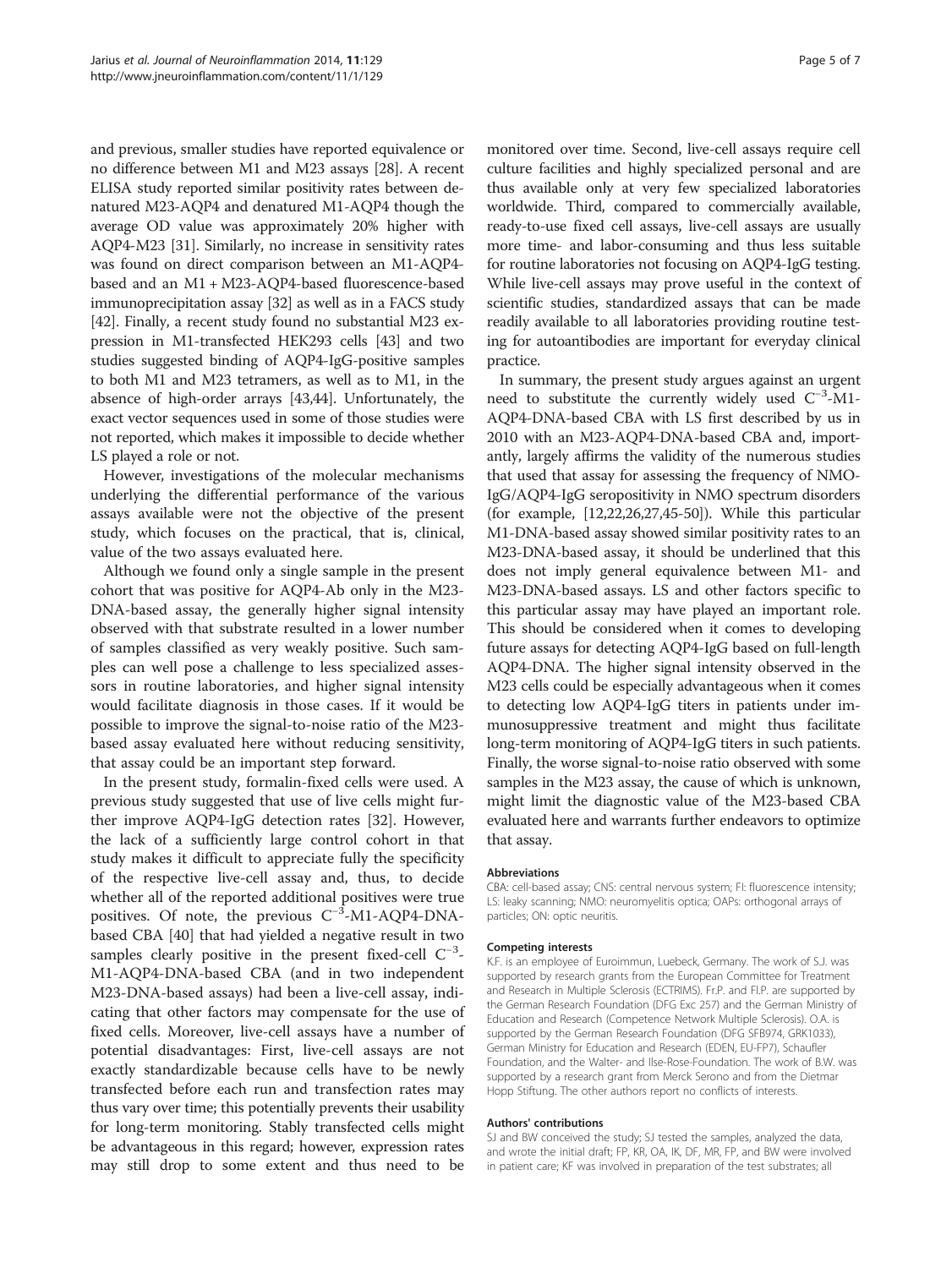<span id="page-5-0"></span>authors were involved in critically revising the manuscript for important intellectual content. All authors read and approved the final manuscript.

#### Acknowledgements

The authors would like to thank Mrs. Anna Eschlbeck and Mrs. Brigitte Fritz, University Hospital Heidelberg, and the Nikon Imaging Center at the University of Heidelberg for excellent technical assistance.

#### Author details

<sup>1</sup>Molecular Neuroimmunology, Department of Neurology, University of Heidelberg, Heidelberg, Germany. <sup>2</sup>Department of Neurology Charité-Universitätsmedizin, NeuroCure Clinical Research Center and Clinical and Experimental Multiple Sclerosis Research Center, Berlin, Germany. <sup>3</sup>Institute for Experimental Immunology, affiliated to Euroimmun AG, Luebeck, Germany. <sup>4</sup>Department of Neurology, Charité University Medicine, Berlin, Germany. <sup>5</sup>Department of Neurology, University of Bochum, Bochum, Germany. <sup>6</sup>IRCCS, C. Mondino National Neurological Institute, Pavia, Italy.<br><sup>7</sup>Department of Neurology, Medical Eaculty, Heinrich-Heine-University. Department of Neurology, Medical Faculty, Heinrich-Heine-University, Düsseldorf, Germany. <sup>8</sup>Molecular Neuroimmunology, Department of Neurology, Otto Meyerhof Center, Im Neuenheimer Feld 350, 69120 Heidelberg, Germany.

#### Received: 19 March 2014 Accepted: 8 July 2014 Published: 29 July 2014

#### References

- 1. Jarius S, Ruprecht K, Wildemann B, Kuempfel T, Ringelstein M, Geis C, Kleiter I, Kleinschnitz C, Berthele A, Brettschneider J, Hellwig K, Hemmer B, Linker RA, Lauda F, Mayer CA, Tumani H, Melms A, Trebst C, Stangel M, Marziniak M, Hoffmann F, Schippling S, Faiss JH, Neuhaus O, Ettrich B, Zentner C, Guthke K, Hofstadt-van Oy U, Reuss R, Pellkofer H, et al: Contrasting disease patterns in seropositive and seronegative neuromyelitis optica: A multicentre study of 175 patients. J Neuroinflammation 2012, 9:14.
- 2. Trebst C, Jarius S, Berthele A, Paul F, Schippling S, Wildemann B, Borisow N, Kleiter I, Aktas O, Kumpfel T: Update on the diagnosis and treatment of neuromyelitis optica: Recommendations of the Neuromyelitis Optica Study Group (NEMOS). J Neurol 2013, 261:1–16.
- 3. Wildemann B, Jarius S, Paul F: Neuromyelitis optica. Nervenarzt 2013, 84:436–441.
- 4. Jarius S, Wildemann B: The history of neuromyelitis optica. J Neuroinflammation 2013, 10:8.
- 5. Lennon VA, Wingerchuk DM, Kryzer TJ, Pittock SJ, Lucchinetti CF, Fujihara K, Nakashima I, Weinshenker BG: A serum autoantibody marker of neuromyelitis optica: distinction from multiple sclerosis. Lancet 2004, 364:2106–2112.
- Jarius S, Franciotta D, Bergamaschi R, Wright H, Littleton E, Palace J, Hohlfeld R, Vincent A: NMO-IgG in the diagnosis of neuromyelitis optica. Neurology 2007, 68:1076–1077.
- 7. Lennon VA, Kryzer TJ, Pittock SJ, Verkman AS, Hinson SR: IgG marker of optic-spinal multiple sclerosis binds to the aquaporin-4 water channel. J Exp Med 2005, 202:473–477.
- Paul F, Jarius S, Aktas O, Bluthner M, Bauer O, Appelhans H, Franciotta D, Bergamaschi R, Littleton E, Palace J, Seelig HP, Hohlfeld R, Vincent A, Zipp F: Antibody to aquaporin 4 in the diagnosis of neuromyelitis optica. PLoS Med 2007, 4:e133.
- 9. Jarius S, Paul F, Franciotta D, Waters P, Zipp F, Hohlfeld R, Vincent A, Wildemann B: Mechanisms of disease: aquaporin-4 antibodies in neuromyelitis optica. Nat Clin Pract Neurol 2008, 4:202–214.
- 10. Jarius S, Wildemann B: AQP4 antibodies in neuromyelitis optica: diagnostic and pathogenetic relevance. Nat Rev Neurol 2010, 6:383–392.
- 11. Jarius S, Aboul-Enein F, Waters P, Kuenz B, Hauser A, Berger T, Lang W, Reindl M, Vincent A, Kristoferitsch W: Antibody to aquaporin-4 in the long-term course of neuromyelitis optica. Brain 2008, 131:3072–3080.
- 12. Levy M, Wildemann B, Jarius S, Orellano B, Sasidharan S, Weber MS, Stuve O: Immunopathogenesis of neuromyelitis optica. Adv Immunol 2014, 121:213–242.
- 13. Jarius S, Wildemann B, Paul F: Neuromyelitis optica: clinical features, immunopathogenesis and treatment. Clin Exp Immunol 2014, 176:149–164.
- 14. Wildemann B, Jarius S: The expanding range of autoimmune disorders of the nervous system. Lancet Neurol 2013, 12:22–24.
- 15. Wildemann B, Bien CG: Immune-mediated encephalomyelitis. Nervenarzt 2013, 84:435.
- 16. Lai M, Huijbers MG, Lancaster E, Graus F, Bataller L, Balice-Gordon R, Cowell JK, Dalmau J: Investigation of LGI1 as the antigen in limbic encephalitis previously attributed to potassium channels: a case series. Lancet Neurol 2010, 9:776–785.
- 17. Reindl M, Di Pauli F, Rostasy K, Berger T: The spectrum of MOG autoantibody-associated demyelinating diseases. Nat Rev Neurol 2013, 9:455–461.
- 18. Lancaster E, Lai M, Peng X, Hughes E, Constantinescu R, Raizer J, Friedman D, Skeen MB, Grisold W, Kimura A, Ohta K, Iizuka T, Guzman M, Graus F, Moss SJ, Balice-Gordon R, Dalmau J: Antibodies to the GABA(B) receptor in limbic encephalitis with seizures: case series and characterisation of the antigen. Lancet Neurol 2010, 9:67–76.
- 19. Jarius S, Wandinger KP, Horn S, Heuer H, Wildemann B: A new Purkinje cell antibody (anti-Ca) associated with subacute cerebellar ataxia: immunological characterization. J Neuroinflammation 2010, 7:21.
- 20. Irani SR, Alexander S, Waters P, Kleopa KA, Pettingill P, Zuliani L, Peles E, Buckley C, Lang B, Vincent A: Antibodies to Kv1 potassium channelcomplex proteins leucine-rich, glioma inactivated 1 protein and contactin-associated protein-2 in limbic encephalitis, Morvan's syndrome and acquired neuromyotonia. Brain 2010, 133:2734–2748.
- 21. Lai M, Hughes EG, Peng X, Zhou L, Gleichman AJ, Shu H, Mata S, Kremens D, Vitaliani R, Geschwind MD, Bataller L, Kalb RG, Davis R, Graus F, Lynch DR, Balice-Gordon R, Dalmau J: AMPA receptor antibodies in limbic encephalitis alter synaptic receptor location. Ann Neurol 2009, 65:424–434.
- 22. Jarius S, Frederikson J, Waters P, Paul F, Akman-Demir G, Marignier R, Franciotta D, Ruprecht K, Kuenz B, Rommer P, Kristoferitsch W, Wildemann B, Vincent A: Frequency and prognostic impact of antibodies to aquaporin-4 in patients with optic neuritis. *J Neurol Sci* 2010, 298:158-162.
- 23. Matiello M, Lennon VA, Jacob A, Pittock SJ, Lucchinetti CF, Wingerchuk DM, Weinshenker BG: NMO-IgG predicts the outcome of recurrent optic neuritis. Neurology 2008, 70:2197–2200.
- 24. Petzold A, Pittock S, Lennon V, Maggiore C, Weinshenker BG, Plant GT: Neuromyelitis optica-IgG (aquaporin-4) autoantibodies in immune mediated optic neuritis. J Neurol Neurosurg Psychiatry 2010, 81:109–111.
- 25. Akman-Demir G, Tuzun E, Waters P, Icoz S, Kurtuncu M, Jarius S, Yapici Z, Mutlu M, Yesilot N, Vincent A, Eraksoy M: Prognostic implications of aquaporin-4 antibody status in neuromyelitis optica patients. J Neurol 2011, 258:464–470.
- 26. Jarius S, Probst C, Borowski K, Franciotta D, Wildemann B, Stoecker W, Wandinger KP: Standardized method for the detection of antibodies to aquaporin-4 based on a highly sensitive immunofluorescence assay employing recombinant target antigen. J Neurol Sci 2010, 291:52-56.
- 27. Jarius S, Franciotta D, Paul F, Bergamaschi R, Rommer PS, Ruprecht K, Ringelstein M, Aktas O, Kristoferitsch W, Wildemann B: Testing for antibodies to human aquaporin-4 by ELISA: Sensitivity, specificity, and direct comparison with immunohistochemistry. J Neurol Sci 2012, 320:32–37.
- 28. Jarius S, Wildemann B: Aquaporin-4 antibodies (NMO-IgG) as a serological marker of neuromyelitis optica: a critical review of the literature. Brain Pathol 2013, 23:661-683.
- 29. Waters P, Jarius S, Littleton E, Leite MI, Jacob S, Gray B, Geraldes R, Vale T, Jacob A, Palace J, Maxwell S, Beeson D, Vincent A: Aquaporin-4 antibodies in neuromyelitis optica and longitudinally extensive transverse myelitis. Arch Neurol 2008, 65:913–919.
- 30. Waters P, Pittock SJ, Bennett JL, Jarius S, Weinshenker BG, Wingerchuk DM: Evaluation of aquaporin-4 antibody assays. Clin Exp Neuroimmunol 2014, doi:10.1111/cen3.12107.
- 31. Kim W, Lee JE, Li XF, Kim SH, Han BG, Lee BI, Kim JK, Choi K, Kim HJ: Quantitative measurement of anti-aquaporin-4 antibodies by enzymelinked immunosorbent assay using purified recombinant human aquaporin-4. Mult Scler 2012, 18:578–586.
- 32. Waters PJ, McKeon A, Leite MI, Rajasekharan S, Lennon VA, Villalobos A, Palace J, Mandrekar JN, Vincent A, Bar-Or A, Pittock SJ: Serologic diagnosis of NMO: a multicenter comparison of aquaporin-4-IgG assays. Neurology 2012, 78:665–671. discussion 669.
- 33. Takahashi T, Fujihara K, Nakashima I, Misu T, Miyazawa I, Nakamura M, Watanabe S, Shiga Y, Kanaoka C, Fujimori J, Sato S, Itoyama Y: Antiaquaporin-4 antibody is involved in the pathogenesis of NMO: a study on antibody titre. Brain 2007, 130:1235–1243.